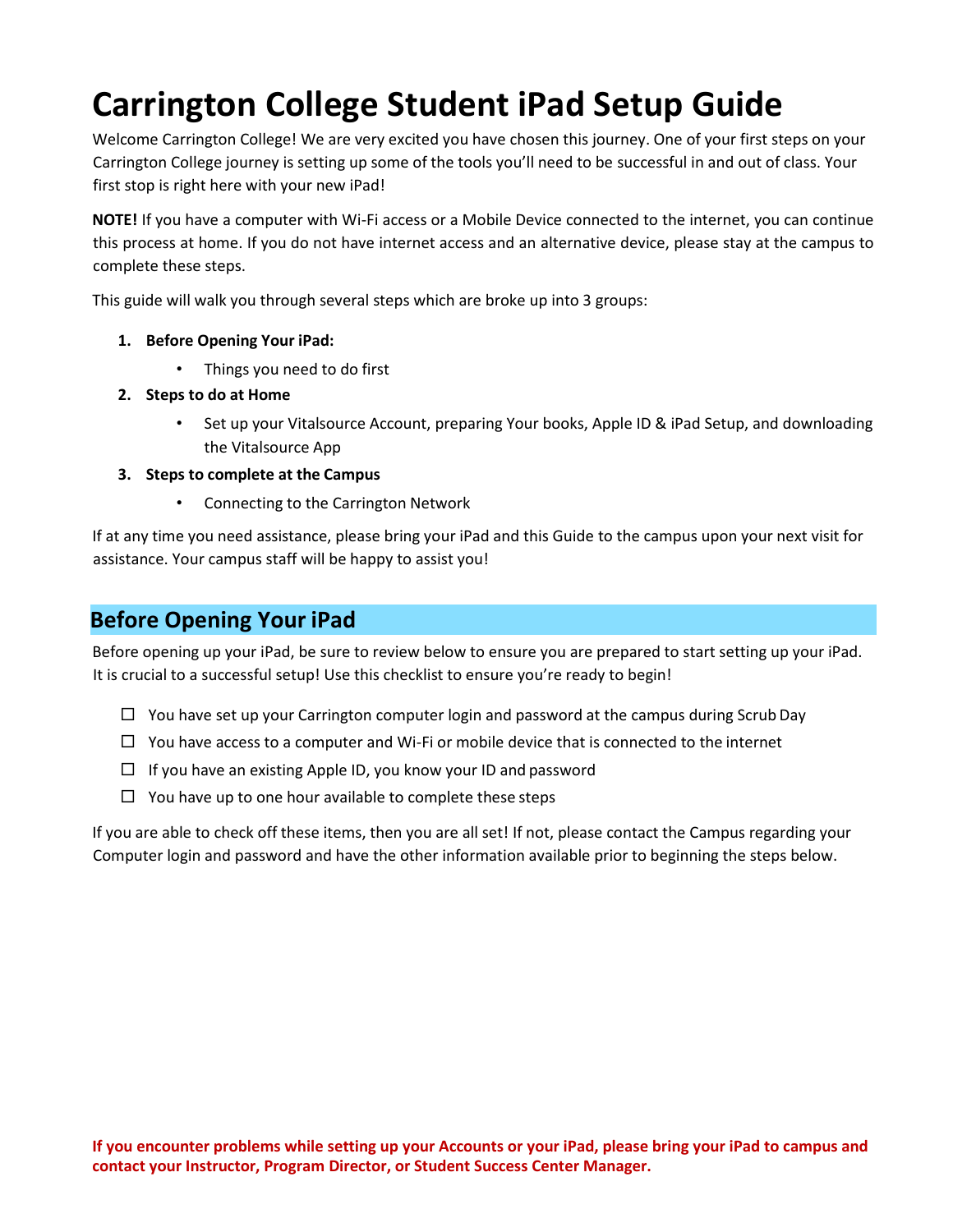## **Steps to do at Home**

#### **Prepare Your Books and create your VitalSource Account**

- 1. On a computer or mobile device, go my.carrington.edu
- 2. Click on "Go To Class" link (top link on the Quick Launch Options:

| CARRINGTON<br><b>OLLEGE®</b> |                                                                                                                                                                                                                                                                                                                                                                                                                            |
|------------------------------|----------------------------------------------------------------------------------------------------------------------------------------------------------------------------------------------------------------------------------------------------------------------------------------------------------------------------------------------------------------------------------------------------------------------------|
|                              | <b>Quick Link Options</b><br>Go To Class - This will take you to log in so you can access your courses<br>Student Portal - A Self Service Portal providing students the ability to access their data and resources                                                                                                                                                                                                         |
|                              | • My Message Center New Messages from staff regarding your enrollment<br>• My Finances Account Information and Make a Payment<br>• My Academics Grades, Attendance, Degree Audit and Unofficial Transcripts<br>• My Documents See if there are pending documents for your account<br>• My Resources Resource Links for the areas of Student Finance, Financial Awareness, Academic Success Center and Carrington Web Sites |
|                              | 3. Enter your Student ID Number "S0#######" (student ID number including "S" and "zero")<br>followed by '@carrington.edu' for the sign in. Enter your Password                                                                                                                                                                                                                                                             |

| Microsoft                  | Microsoft               |
|----------------------------|-------------------------|
| Sign in                    | S0xxxxxx@carrington.edu |
| S0xxxxxx@carrington.edu    | <b>Enter password</b>   |
| Can't access your account? | Password                |
| Sign-in options            | Forgot my password      |
| <b>Next</b>                | Sign in                 |
|                            |                         |

- 4. Once logged in, you will see a list of Classes, click on one of your Classes
- 5. Click on Modules

**STOP! Once you complete the next steps and download the books, you now own these books and cannot return them for a refund. If you own the exact book as referenced in your courses, you may opt out of your ebooks instead, however, you must have your books approved by your campus before opting out.**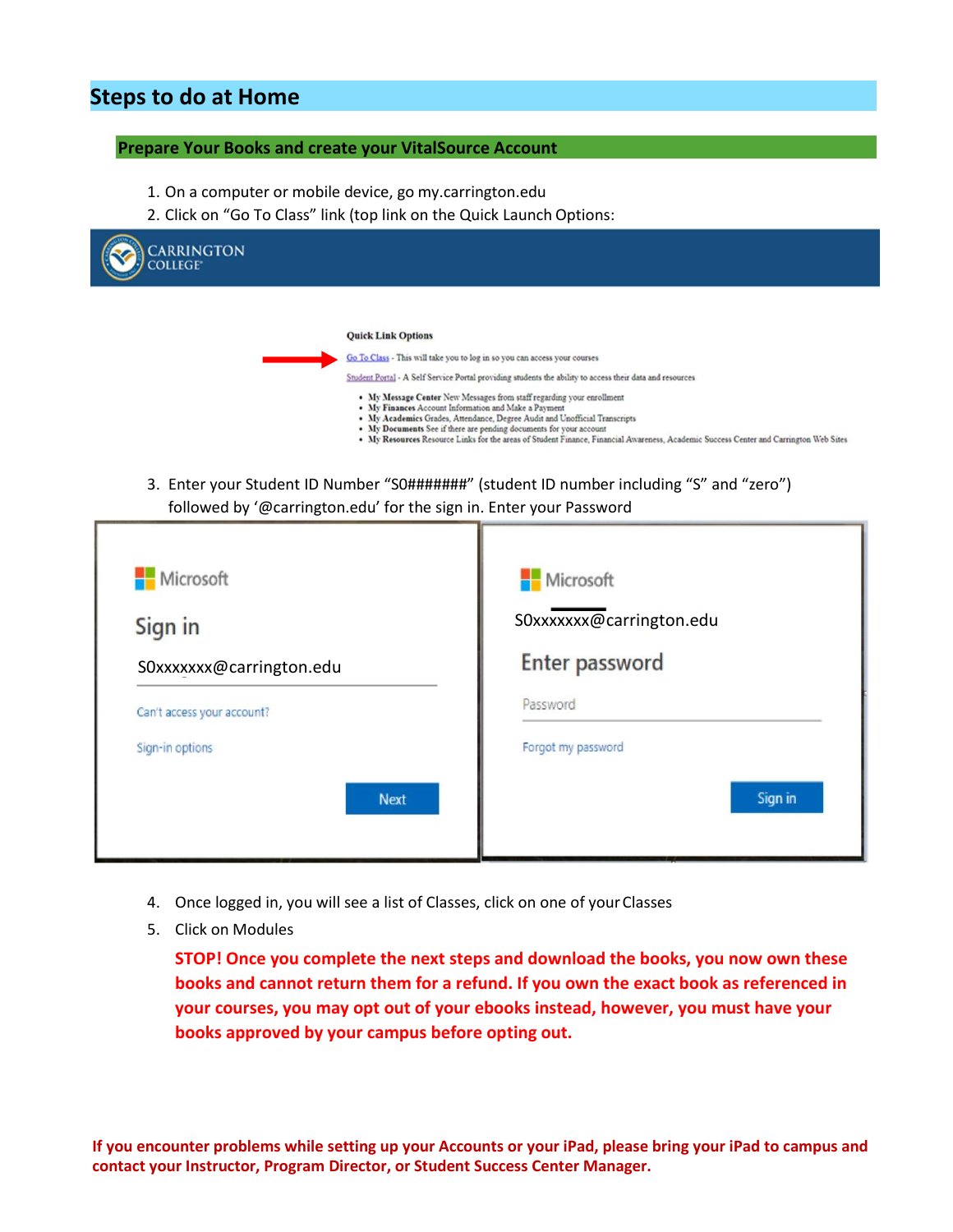6. In the Modules section you will see a list of your ebooks under the Introduction and Resources section, select any ebook to create your VitalSource Account

| $\frac{11}{11}$ $\star$ Introduction & Resources                                                 | $\bullet$ |
|--------------------------------------------------------------------------------------------------|-----------|
| H<br>圕<br><b>Instructor Information</b>                                                          | - 9<br>◙  |
| H<br><b>Course Overview</b><br>圕                                                                 | ◙<br>- 9  |
| H<br>$\mathscr{E}$<br>Book: Mosby's Review for the Pharmacy Technician Certification Examination | ◙<br>- 8  |
| H<br><b>Book: Dosage Calculations</b><br>$\mathscr{E}$                                           | ◙<br>- 3  |
| H<br>$\mathcal{C}$<br>Book: Medical Terminology: A Living Language                               | ◙<br>- 1  |

7. You will be prompted to either log in or create a new VitalSource account, if you do not have an account select Create a VitaSource Account.

| Welcome to<br><b>Bookshelf</b>                  |
|-------------------------------------------------|
| Email                                           |
| Password                                        |
| Sign In                                         |
| Forgot password<br>Create a VitalSource account |

8. You will be directed to the Account Creation page, please make sure that you note what email you used and the password that you created as you will need this to download your books to the app.

| Create a VitalSource Account                                                                             |
|----------------------------------------------------------------------------------------------------------|
| <b>First Name</b><br>Last Name                                                                           |
|                                                                                                          |
| Fmail                                                                                                    |
|                                                                                                          |
| Confirm Email                                                                                            |
|                                                                                                          |
| Confirm Password<br>Password                                                                             |
|                                                                                                          |
| Must contain at least 8 characters, an uppercase letter, a<br>lowercase letter, and a special character. |
| <b>Security Question</b>                                                                                 |
| What is your favorite sport?                                                                             |
| <b>Security Answer</b>                                                                                   |
|                                                                                                          |
| I agree to the Terms of Use, Privacy Policy,<br>and Cookie Policy.                                       |
| <b>Create</b>                                                                                            |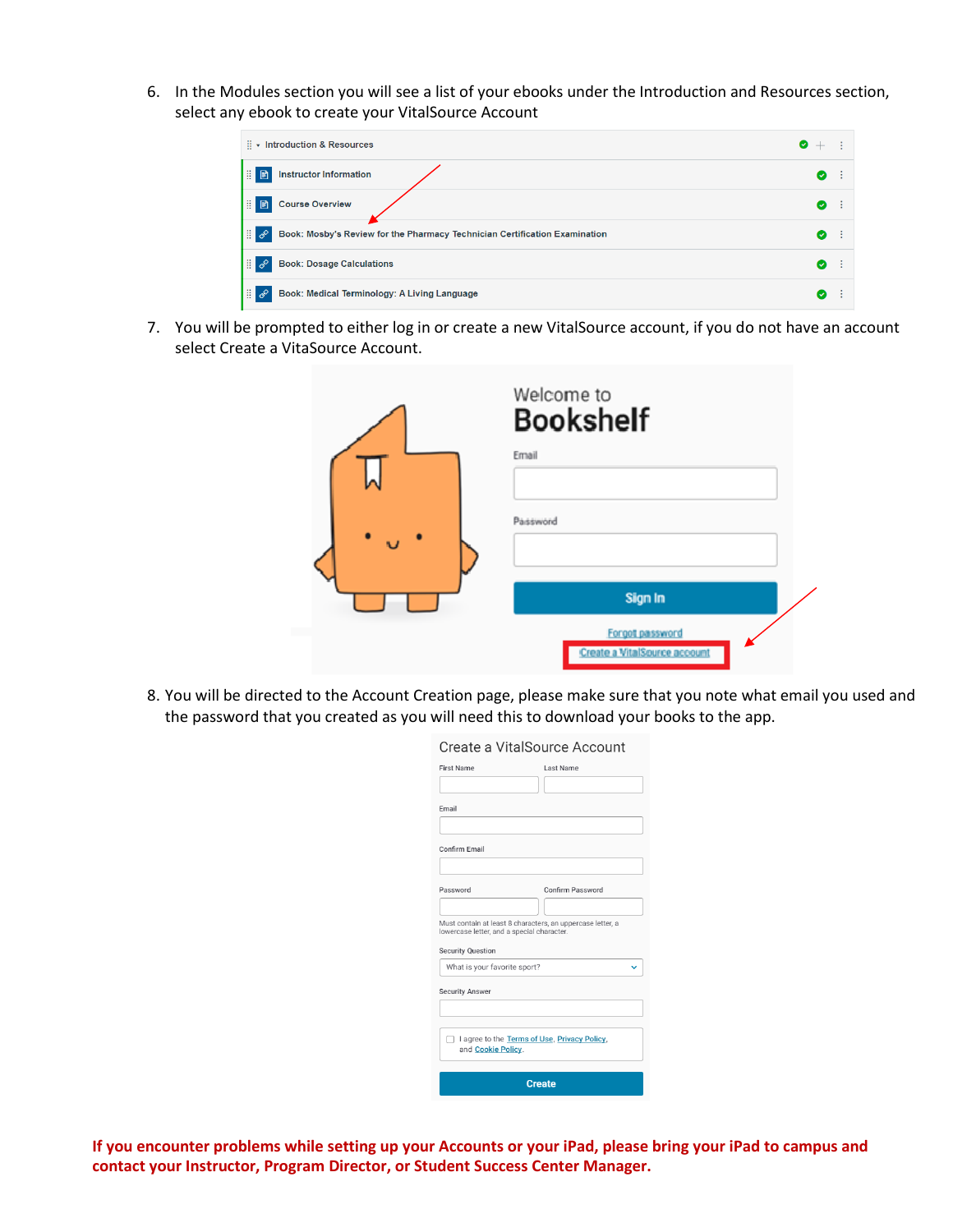1. On a computer or mobile device, go to [appleid.apple.com/account](http://www.appleid.apple.com/account)

**If you already have an Apple ID, please skip to the iPad Setup steps.**

**If you do not already have an Apple ID, please continue with Step 2 below:**

2. On this screen, enter your First & Last Name (1 & 2), Birthday (3), your email address (4), Password and Confirm your password (5 & 6):

| <b>Create Your Apple ID</b>                           |                                       |
|-------------------------------------------------------|---------------------------------------|
| One Apple ID is all you need t<br>Already have an App | s all Apple services.<br>nd it here > |
| first name                                            | last name                             |
| COUNTRY / REGION                                      |                                       |
| <b>United States</b>                                  |                                       |
| birthday                                              |                                       |
|                                                       | 4                                     |
| name@example.com                                      |                                       |
| This will be your new Apple ID.                       |                                       |
| password                                              |                                       |
| confirm password                                      | F                                     |

3. Continue scrolling and select three security questions and provide three answers:

| answer              |  |
|---------------------|--|
| Security Question 2 |  |
| answer              |  |
| Security Question 3 |  |
| answer              |  |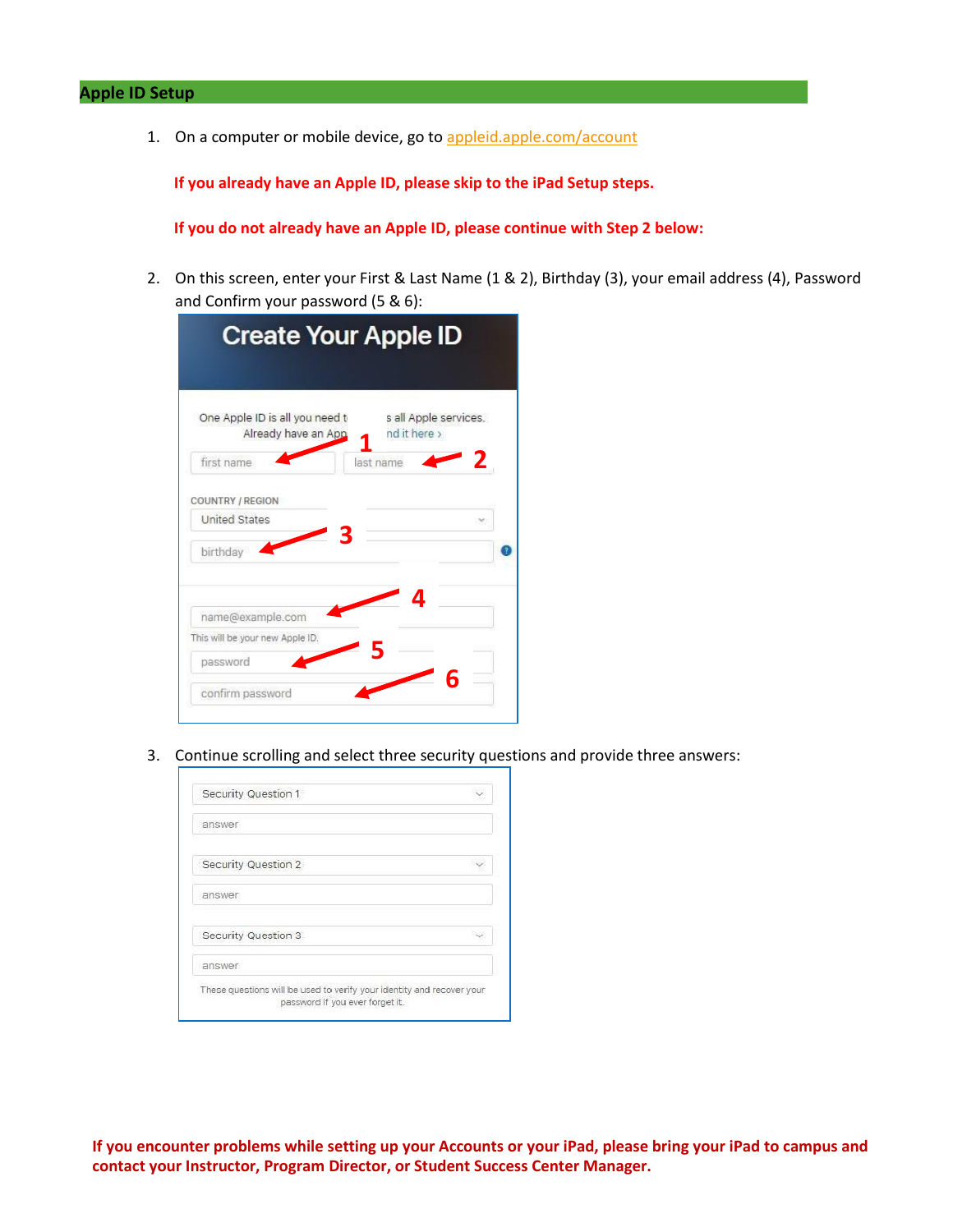4. Continue scrolling and make selections about communications (1, 2, 3), type in the verification code (4), then click Continue:



5. You will be sent a verification email. Open this email and follow the steps to verity your email address.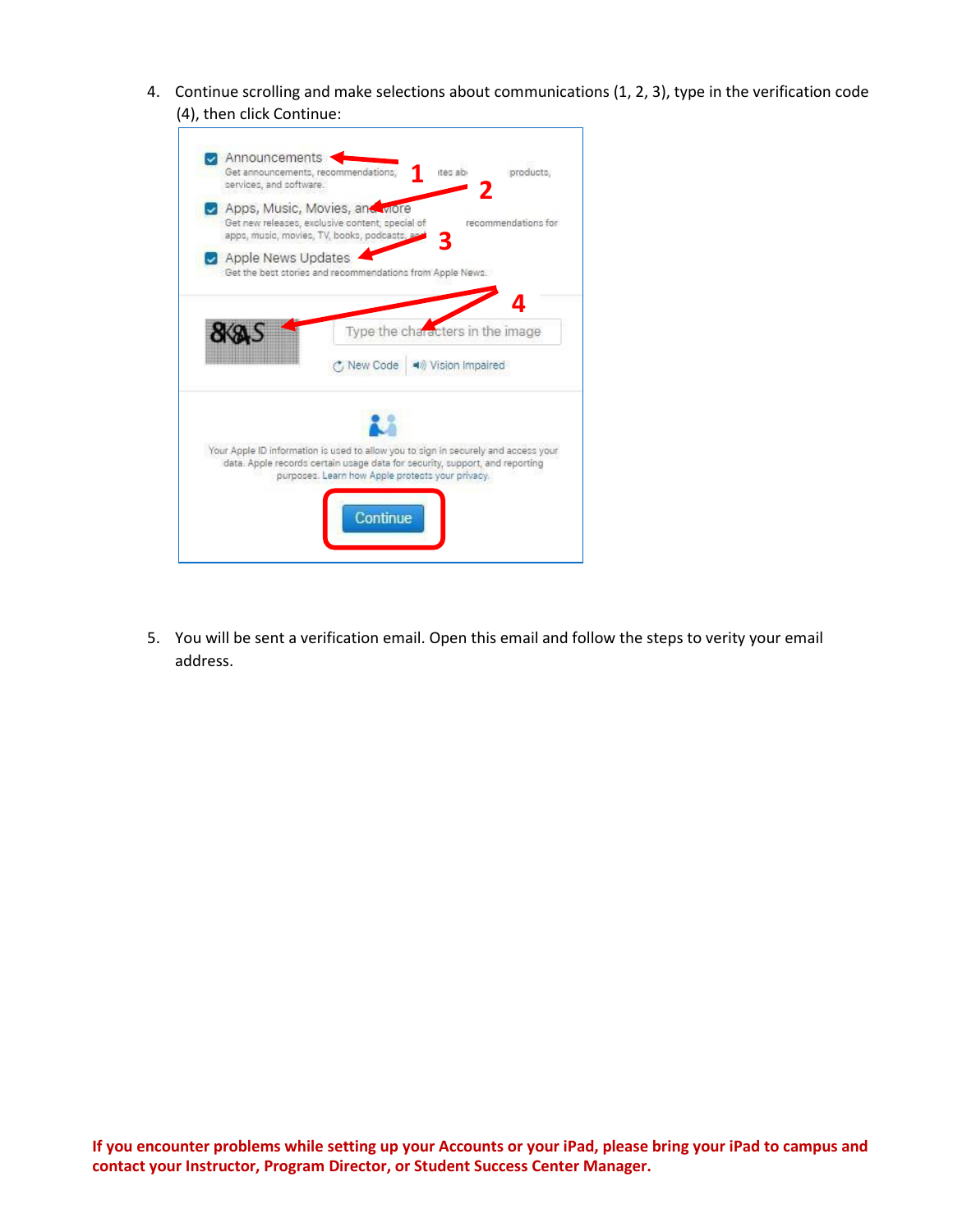#### **iPad Setup**

- 1. Open your iPad box! You may remove the plastic overwrap or work the following steps with it on. This is your choice. After you complete your iPad setup steps you will use the charging block and cable, so these may remain in the box during these next steps.
- 2. Turn on your iPad by pressing the power button on the top right edge
- 3. Your device will display a white Apple icon on a black background for a few moments.
- 4. On the "Hello" screen, press the Home button (the circular button on the bottom of the screen) 5. Tap "English" for your language

| iPad |                   |               | 55% |
|------|-------------------|---------------|-----|
|      |                   |               |     |
|      |                   |               |     |
|      | English           |               |     |
|      |                   |               |     |
|      | Français          | $\mathcal{P}$ |     |
|      | Français (Canada) |               |     |
|      |                   |               |     |
|      | Deutsch           | y             |     |
|      |                   |               |     |
|      | 简体中文              |               |     |
|      | 繁體中文              |               |     |
|      |                   |               |     |
|      | 敏融市立 (禾津)         |               |     |

6. Tap "United States" for your country (this is usually at the top)

| iPad         |                                | 55% |
|--------------|--------------------------------|-----|
| <b>くBack</b> |                                |     |
|              |                                |     |
|              |                                |     |
|              | Select Your Country or         |     |
|              |                                |     |
|              | Region                         |     |
|              |                                |     |
|              | <b>United States</b><br>$\geq$ |     |
|              |                                |     |
|              |                                |     |
|              | MORE COUNTRIES AND REGIONS     |     |
|              |                                |     |
|              | Afghanistan<br>$\mathcal{P}$   |     |
|              |                                |     |
|              | Åland Islands<br>$\mathcal{P}$ |     |
|              | Albania<br>$\mathcal{P}$       |     |
|              |                                |     |
|              | Algeria<br>$\mathcal{P}$       |     |
|              |                                |     |
|              | <b>American Samos</b>          |     |

**The next steps may vary depending upon the version of iOS that your iPad came with. Please read the screens as they are presented to you on your iPad and make any setting choices as you choose. 7. Tap to "Set Up Manually"**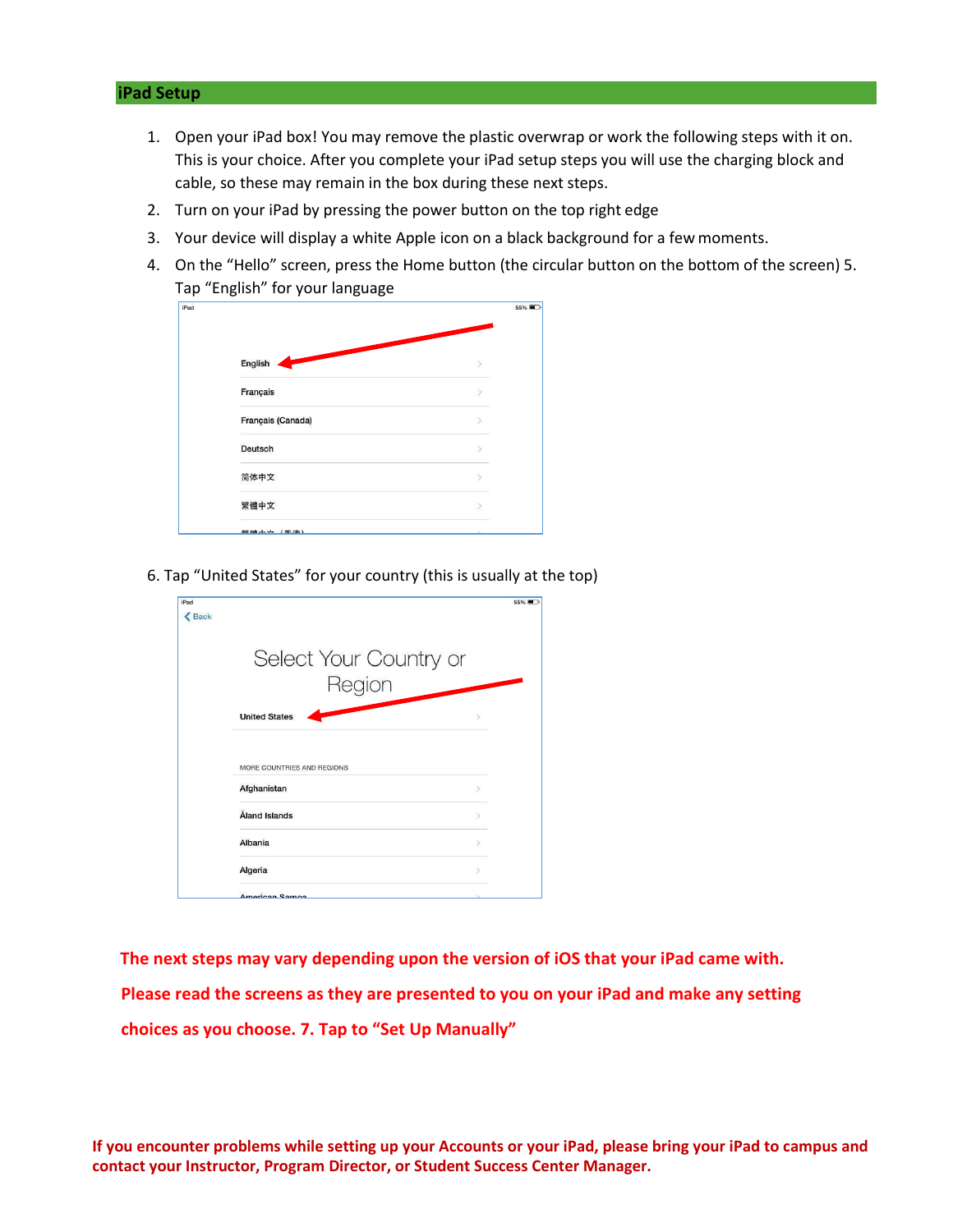

8. The next screen shows a list of all available Wi-Fi networks within range of the iPad. You MUST connect your iPad to a Wi-Fi network to continue the setup. If you are at the Carrington Campus, tap the "Carrington - Student" network, then the password is "sacramento95826". \*\*Note, you may then also then be asked to sign in with your S0# and password\*\*\* If you are at home, tap the name of your home Wi-Fi network. Depending on the security of your network, you may be prompted to enter your password. Enter your password and tap "Join.":

| $\xi$ flaces |                                                                        |      | 294.2      | Course |              |        |                       |                |                                                          |                 |   |         |                              | <b>MAIN</b> |
|--------------|------------------------------------------------------------------------|------|------------|--------|--------------|--------|-----------------------|----------------|----------------------------------------------------------|-----------------|---|---------|------------------------------|-------------|
|              | Choose a Wi-Fi<br>Network                                              |      |            |        |              |        |                       | Choose a Wi-Fi | Network                                                  |                 |   |         |                              |             |
|              | meinck                                                                 |      |            |        |              | Cancel |                       |                | Bette the password for "monoic"<br><b>Enter Password</b> |                 |   |         |                              |             |
|              | meinck 5G                                                              | 29.1 |            |        |              |        |                       | Password       |                                                          |                 |   |         |                              |             |
|              | Choose another network:                                                |      |            |        |              |        |                       |                |                                                          |                 |   |         |                              |             |
|              |                                                                        |      |            |        |              |        |                       |                |                                                          |                 |   |         |                              |             |
|              | Connect to illuses                                                     |      |            |        |              |        |                       |                |                                                          |                 |   |         |                              |             |
|              | Set up your iPad using iTunes it your ith Fi network is not available. |      |            |        |              |        |                       |                |                                                          |                 |   |         |                              |             |
|              |                                                                        |      |            |        |              |        |                       |                |                                                          |                 |   |         |                              |             |
|              |                                                                        |      | $\circ$    |        | W            | Ε      | $\tilde{\mathcal{B}}$ |                | Υ                                                        | U               |   | $\circ$ | p                            | $\odot$     |
|              |                                                                        |      |            | А      | Ś            | D      |                       | G              | н                                                        | J               | κ |         |                              | <b>JOIT</b> |
|              |                                                                        |      | $\Diamond$ |        | $\mathbb{Z}$ | $\chi$ | C                     | V              | $_{\rm B}$<br>٠                                          | $_{\mathrm{N}}$ | M |         | $\overline{\mathbf{r}}$<br>÷ | $\Diamond$  |

9. Once connected to your Wi-Fi, your iPad will take a few moments to finish setting up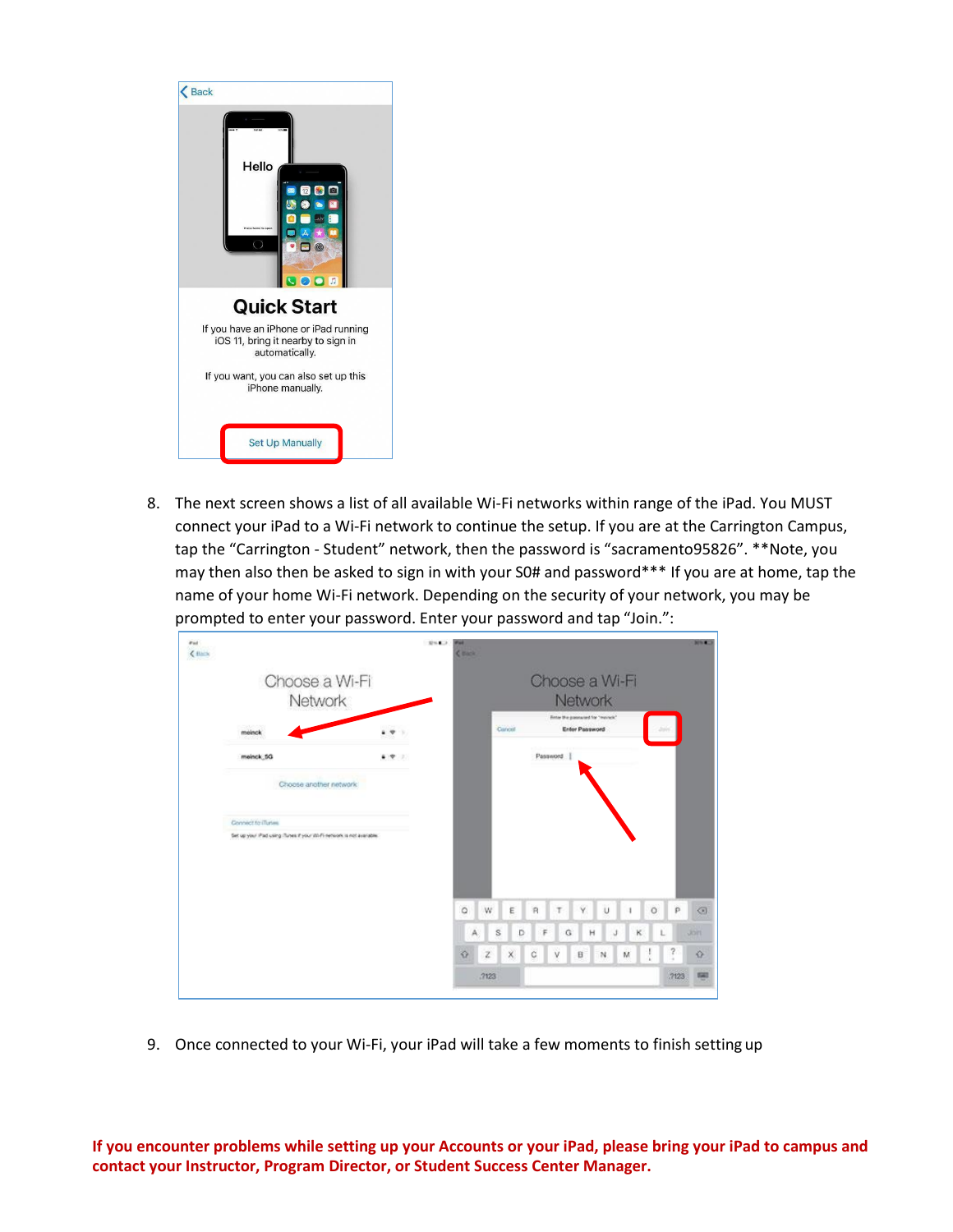10. Data & Privacy Screen – select continue



11. Touch ID – You will be prompted to setup Touch ID. You can set this up at this time or skip and set up later.



12. Passcode – it is suggested to establish a passcode to ensure the safety and privacy of your data. These next steps will tend to be standard steps – however, if there is a difference please read the screen. screen

.

| $rac{1}{2}$                    |                 |          |                   |              |                |             |                                                           |               |   |
|--------------------------------|-----------------|----------|-------------------|--------------|----------------|-------------|-----------------------------------------------------------|---------------|---|
|                                |                 |          | Create a Passcode |              |                |             | A passcode protects your data and is used to unlock iPad. |               |   |
|                                |                 |          |                   |              | 000000         |             |                                                           |               |   |
| ×.<br>$\overline{\phantom{a}}$ | $\circ$ $\circ$ |          |                   |              | PAMOON Dallahy |             |                                                           |               |   |
| 1.                             | $\sqrt{2}$      |          | a.                |              | 5, 6, 7        | 8           | 19                                                        | ö             |   |
| $=$                            |                 | $11 - 1$ |                   | $\ddot{r}$ ( |                | $j$ $s$ $k$ | 500                                                       |               |   |
| 641                            | ianda           |          |                   |              | $x - 3$        | $\sim$      | W.                                                        |               | ٠ |
|                                |                 |          |                   |              |                |             |                                                           | <b>ALMARK</b> | ı |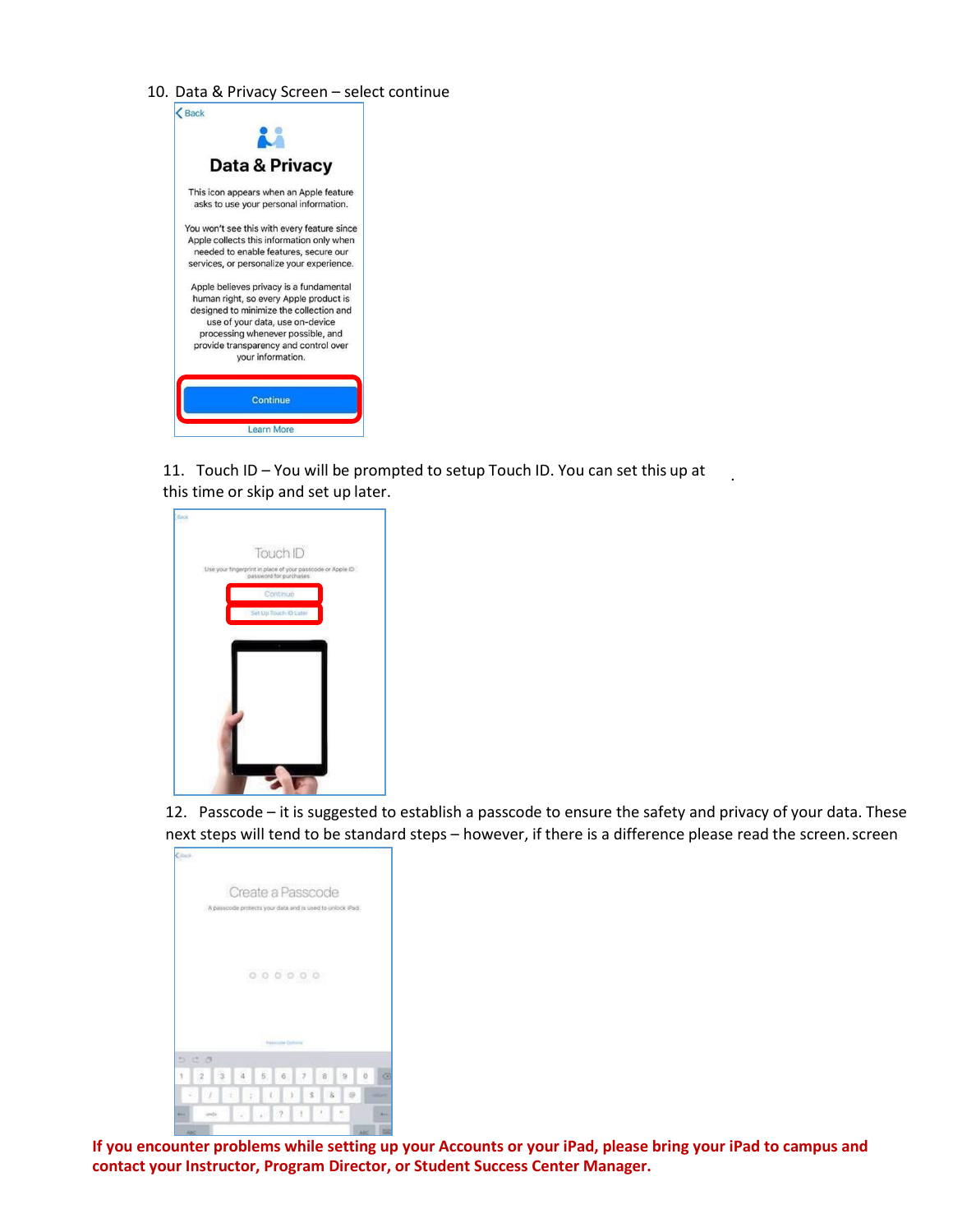13. Apps & Data – Select to "Set up as new iPad".

| Apps & Data                                                                           |  |
|---------------------------------------------------------------------------------------|--|
| <b>Restore from iCloud Backup</b>                                                     |  |
| <b>Restore from iTunes Backup</b>                                                     |  |
| Set Up as New iPad                                                                    |  |
| Move Data from Android                                                                |  |
| What does restoring do?                                                               |  |
| Your personal data and purchased content will appear on<br>your device automatically. |  |

14. Apple ID – tap, "Sign in with Your Apple ID"



15. Enter the Apple ID you created earlier in this guide or your existing Apple ID and Password on the next screen.

16. Apple ID Verification – you may be asked to enter in an Apple ID Verification sent to your cell phone. Please follow the directions provided.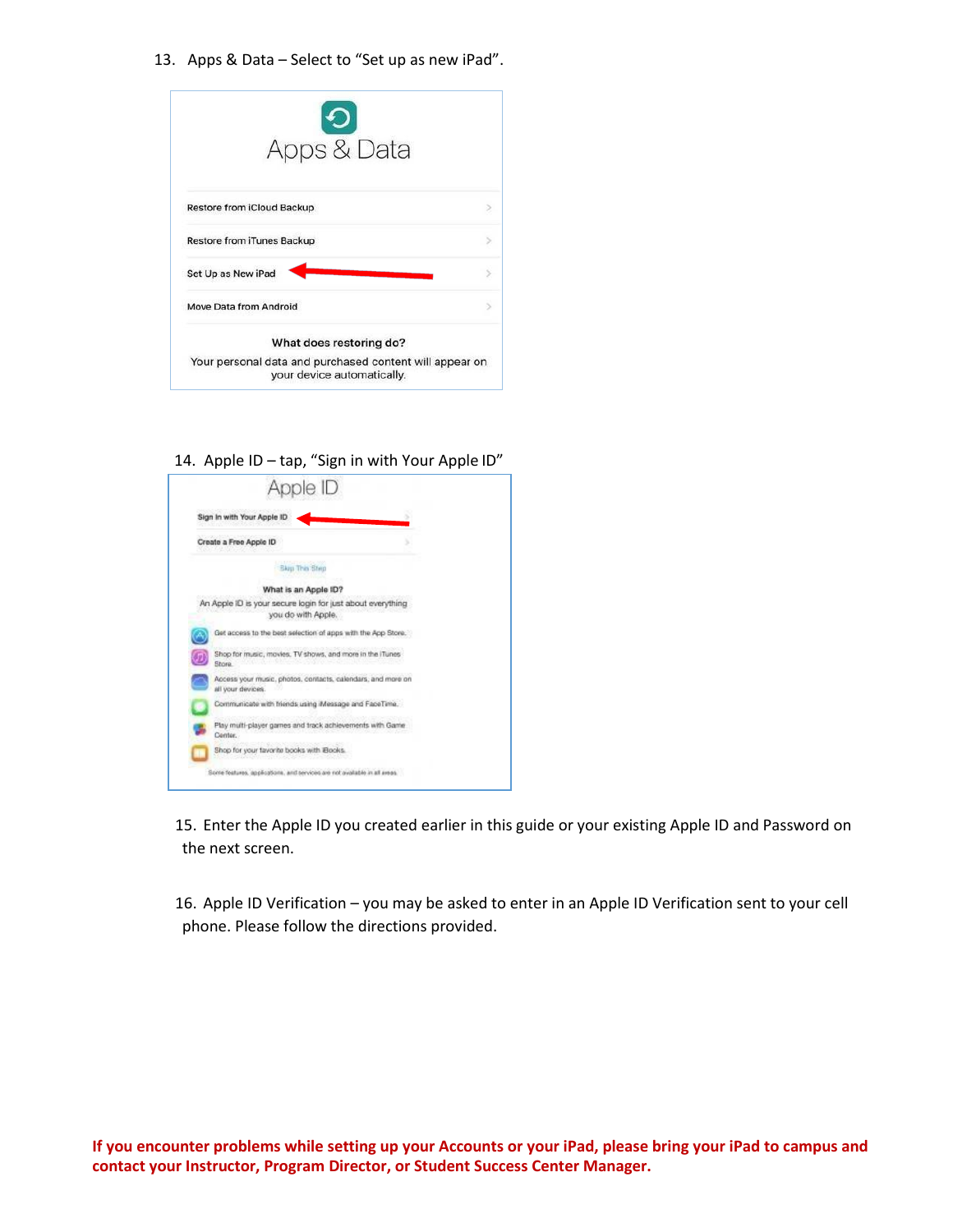17. Tap "Agree" to the Terms and Conditions:

|                                                                                                                                                                                                                                         |        | Send by Email                                                                                                                       |                                                                                         |
|-----------------------------------------------------------------------------------------------------------------------------------------------------------------------------------------------------------------------------------------|--------|-------------------------------------------------------------------------------------------------------------------------------------|-----------------------------------------------------------------------------------------|
| <b>IMPORTANT</b><br>you are agreeing to be bound by the iOS Terms and Conditions. If you choose to use<br>iCloud or Game Center, or both, you are agreeing to be bound by the respective iCloud<br>and Game Center Terms and Conditions |        |                                                                                                                                     | Please read the following terms before using your iOS device. By using your iOS device, |
| A. <i>iOS</i> Terms and Conditions                                                                                                                                                                                                      |        |                                                                                                                                     |                                                                                         |
| <b>B. iCloud Terms and Conditions</b>                                                                                                                                                                                                   |        |                                                                                                                                     |                                                                                         |
| C. Game Center Terms and Conditions                                                                                                                                                                                                     |        |                                                                                                                                     |                                                                                         |
| <b>D. Privacy Policy</b><br><b>PLEASE READ THE</b><br><b>CAREFULLY BEFOL</b>                                                                                                                                                            |        | <b>Terms and Conditions</b><br>I agree to the iOS, iCloud and Game.<br>Center Terms and Conditions and the<br>Apple Privacy Policy. | INSE")<br><b>OING THE</b>                                                               |
| <b>SOFTWARE UPDAT</b><br><b>DEVICE OR DOWNI</b>                                                                                                                                                                                         | Cancel | Agree                                                                                                                               | <b>IG YOUR IOS</b><br><b>CABLE, YOU ARE</b>                                             |

- 18. Wait a few moments while the iPad sets up
- 19. On the Express Settings page, select Continue (you may go through custom settings, howeverthere are no further directions for these)



- 20. Apple Pay (feel free to set this up now or later)
- 21. App Analytics please read and select to share or not share.

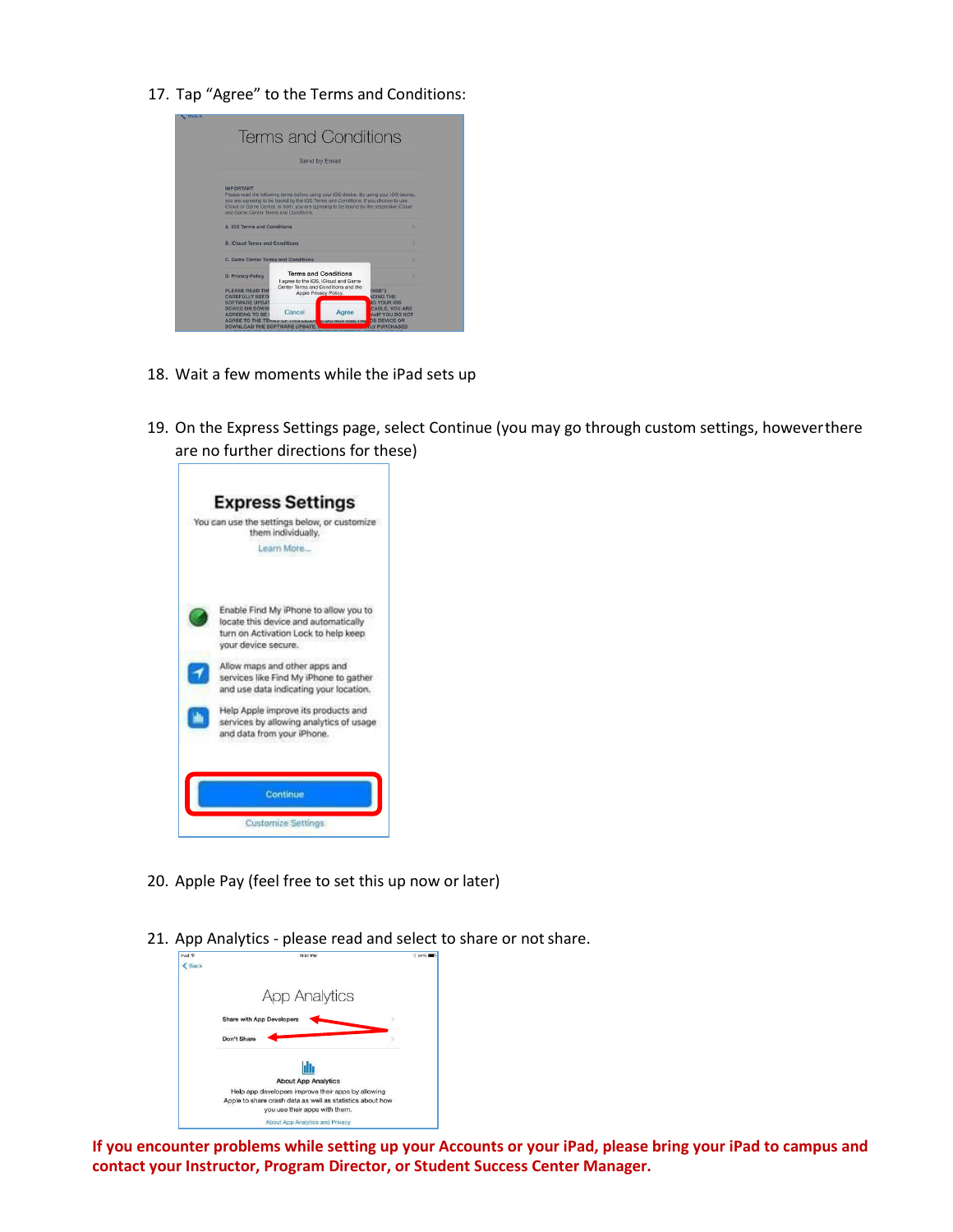- 22. Quick Access the Dock From Anywhere tap Continue
- 23. Switch Between Recent Apps tap Continue
- 24. Quickly Access Controls (tap Continue)
- 25. Welcome to iPad tap Get Started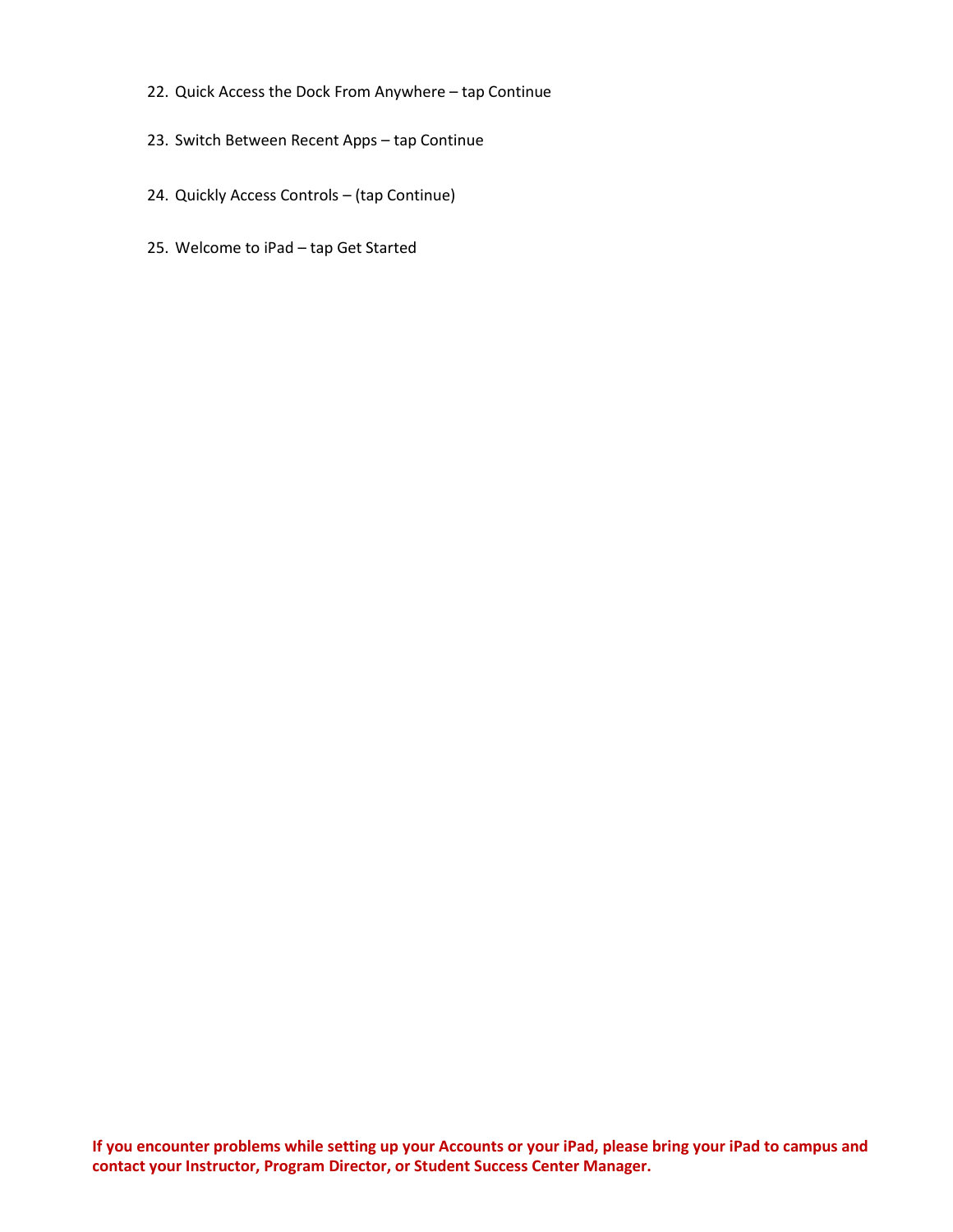#### **Vitalsource App**

From your Home Screen:



- 26. Tap on the App store icon:  $\overline{\mathbf{A}}$
- 27. Welcome to the App Store tap Continue
- 28. Allow or don't allow the App Store to use your location this is your choice and can be changed in Settings at any time.
- 29. Tap on the Search Icon in the far bottom right:



30. Search for the app called "Bookshelf":

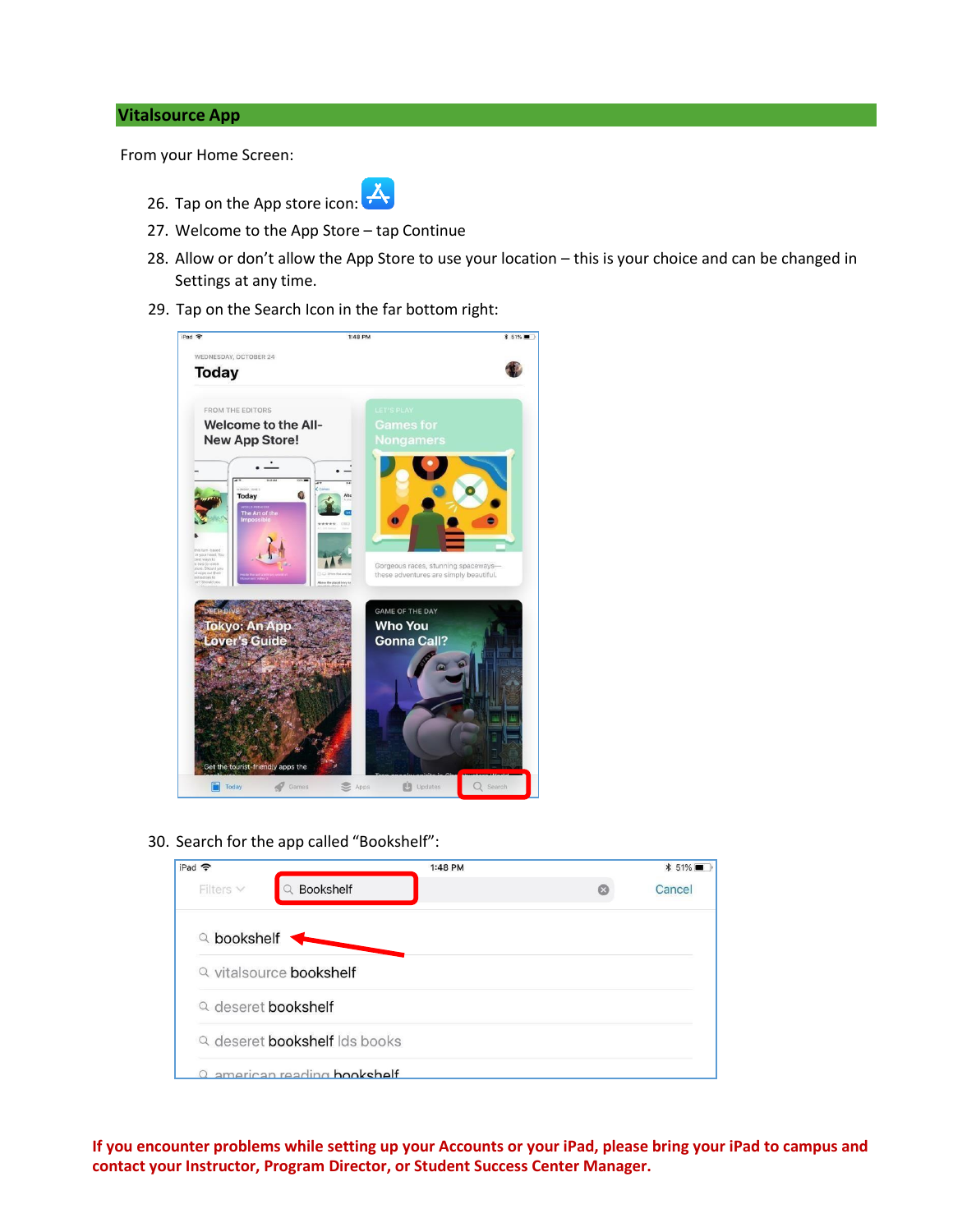31. The Bookshelf icon appears like this (ensure you are selecting the right app):



- 32. Tap "Get"
- 33. Tap "Install"
- 34. If asked to enter your Apple ID password, do so. If asked for further verifications, please provide as prompted.
- 35. Select your response if prompted to save your Apple ID password for free items
- 36. Please allow a few minutes for the App to download.

From the iPad Home Screen (Press the round button on the bottom, center of the iPad)

- 37. Tap on your Bookshelf Icon  $\Box$  (it is usually placed on the second page of your iPad toaccess swipe to the left)
- 38. Login using the Email and Password you established in the steps at the beginning of this guide, then Tap Sign In:



39. You will be sent through a series of "Welcome" screens, feel free to flip through them or tapSkip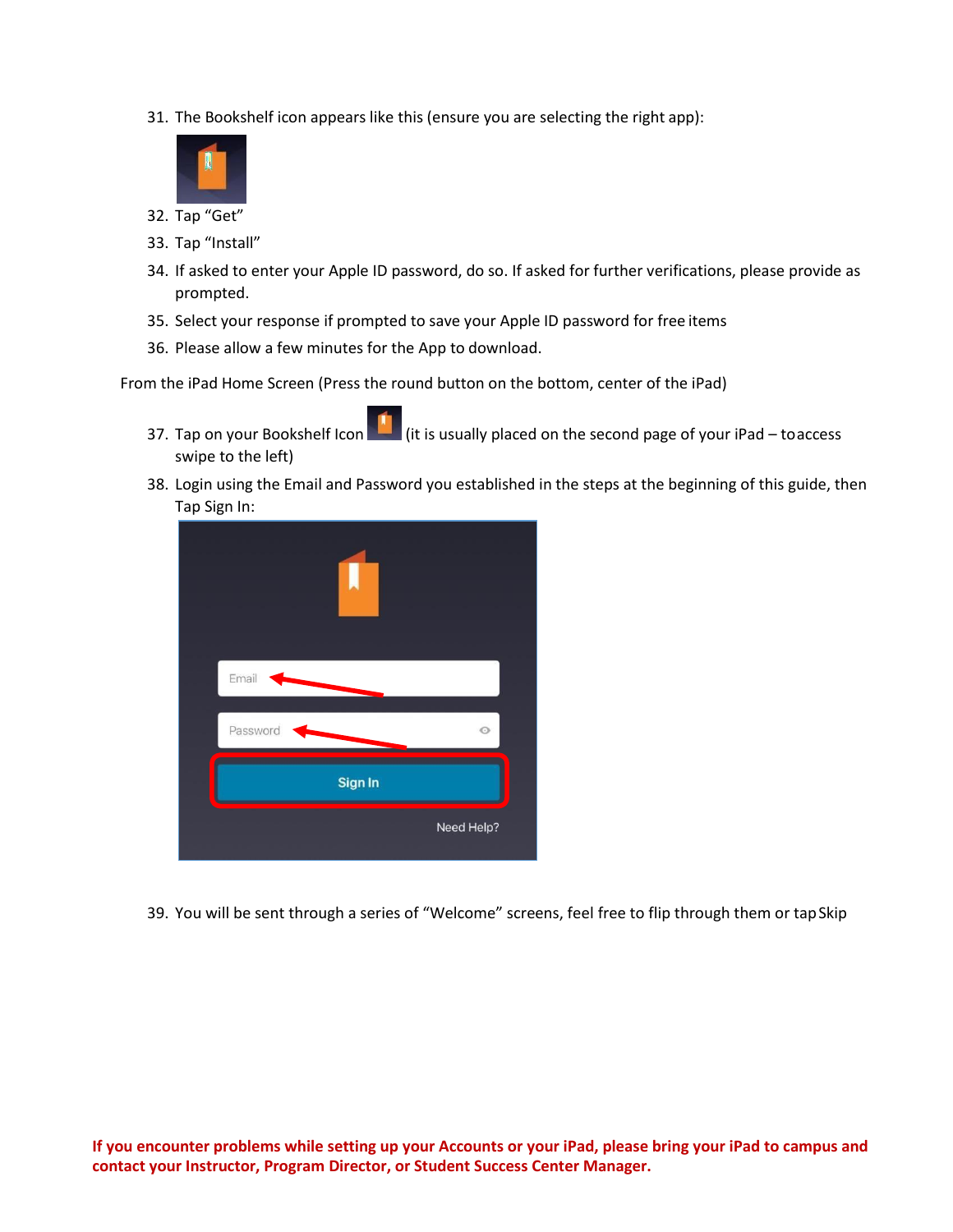40. Your books are now available for you to download. They appear grayed out because they are not yet downloaded:



- 41. Tapping on the grayed out book cover will begin the download process. Please download all of your books prior to the first day of class.
- 42. Your iPad setup at home is now complete! You may retrieve the charging block and cable and plug your iPad in to get a full charge prior to your first day of class. Be sure to document your Vitalsource login and password, Apple ID and password, and iPad passcode and keep these in a secure place!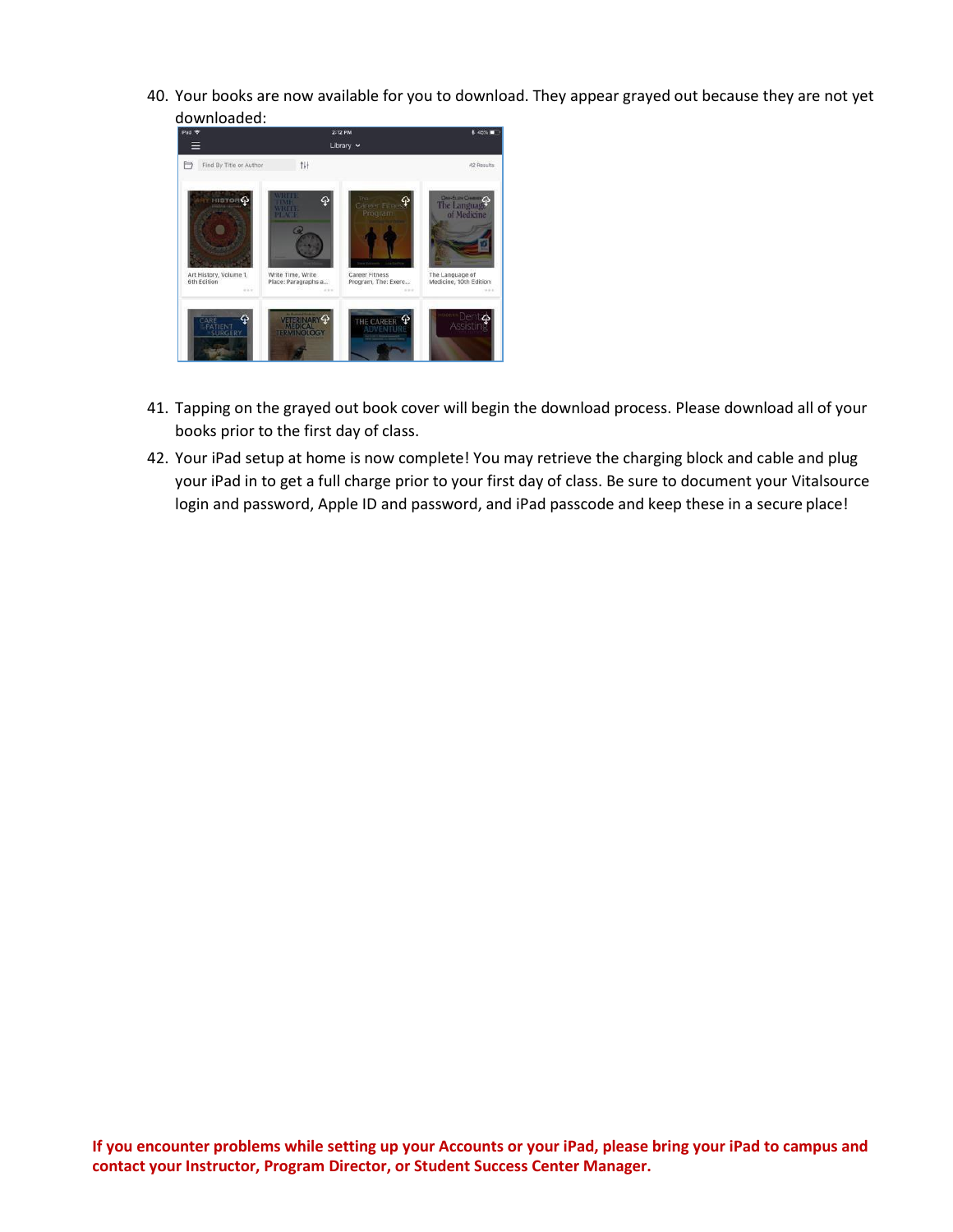## **Connect to the Carrington Network!**

**STOP! Are you on a Carrington Campus? If not, please do not move ahead.**

**You must be at a Carrington Campus in order to complete the following steps.**

1. From the Home Screen, tap on the Settings Icon:



2. Tap on the Wi-Fi menu item on the left side:



- 3. From the list on the right, select the "Carrington-Student" Wi-Fi Network:
- 4. Enter the password "sacramento95826"
	- a. If you receive an error "Could Not Activate iPad", tap the back button. After a few seconds click Next. You may be prompted to enter a Username (This is your Student Number – enter it starting with "S0". Your password is your computer login password
- 5. Once connected, go to the Home Screen.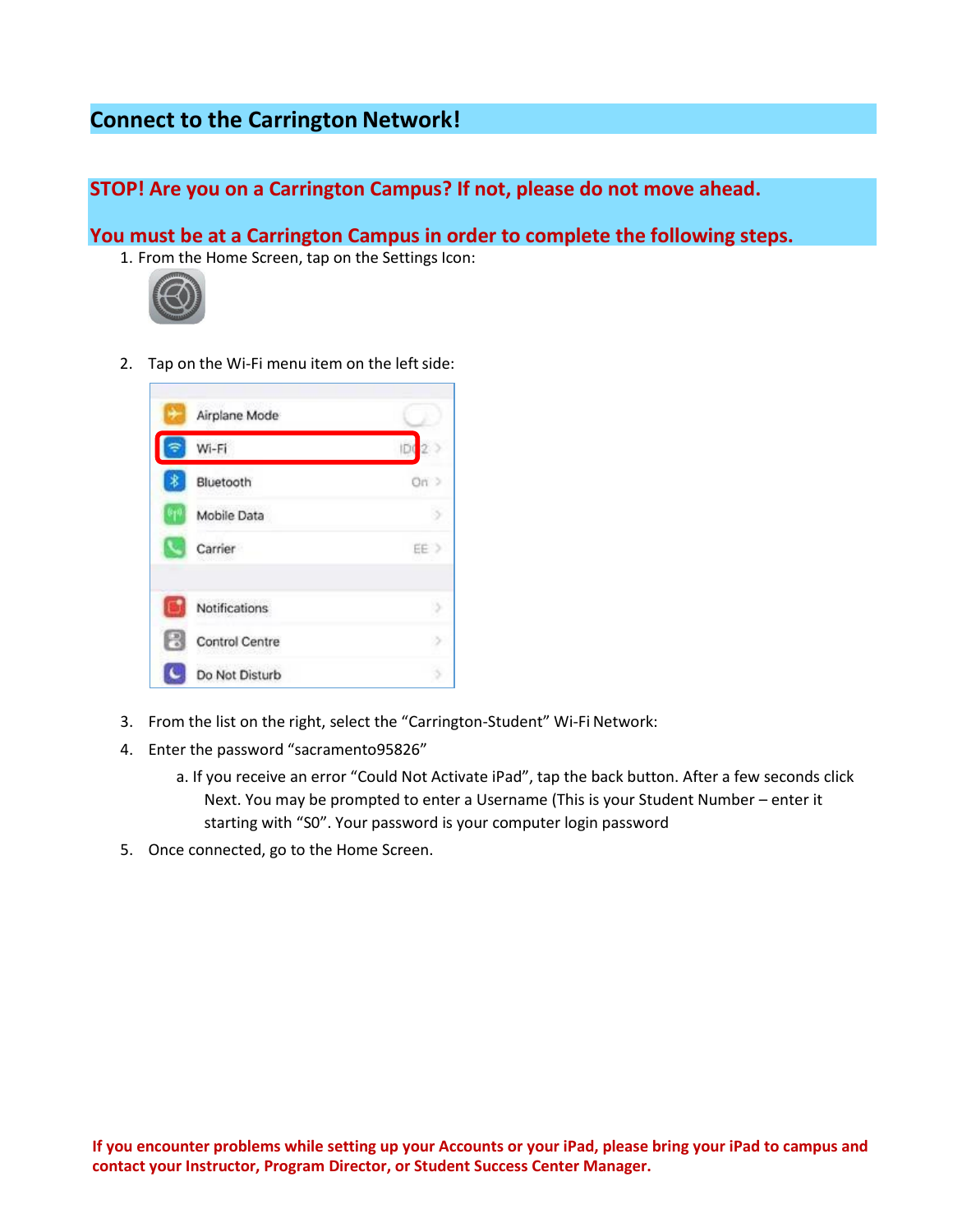6. Tap the Safari icon:



7. In the URL, type m.meraki.com:



8. Enter the Network ID: 091-834-7010, then tap Register:

| $IPad =$ |                                      |          | 8:46 PM<br>meraki.com                                                                                             | $\mathcal{C}$ | 94% |
|----------|--------------------------------------|----------|-------------------------------------------------------------------------------------------------------------------|---------------|-----|
|          |                                      |          | <b>Meraki SM Setup</b>                                                                                            |               |     |
|          |                                      |          | Step 1: Enter your Network ID                                                                                     |               |     |
|          | terms of our <b>Privacy Policy</b> . |          | By installing Systems Manager on your device you acknowledge that you have read and understood to<br>091-834-7010 |               |     |
|          |                                      | Register |                                                                                                                   |               |     |
|          |                                      |          |                                                                                                                   |               |     |

- 9. You will be prompted to Allow Meraki access to the Settings, you must click Allow
- 10. Meraki Management Install Profile, click "Install":



- 11. Enter your iPad 4 or 6 digit passcode (NOT your Apple ID password)
- 12. Click "Install" when prompted again
- 13. On the mobile device management warning, click Install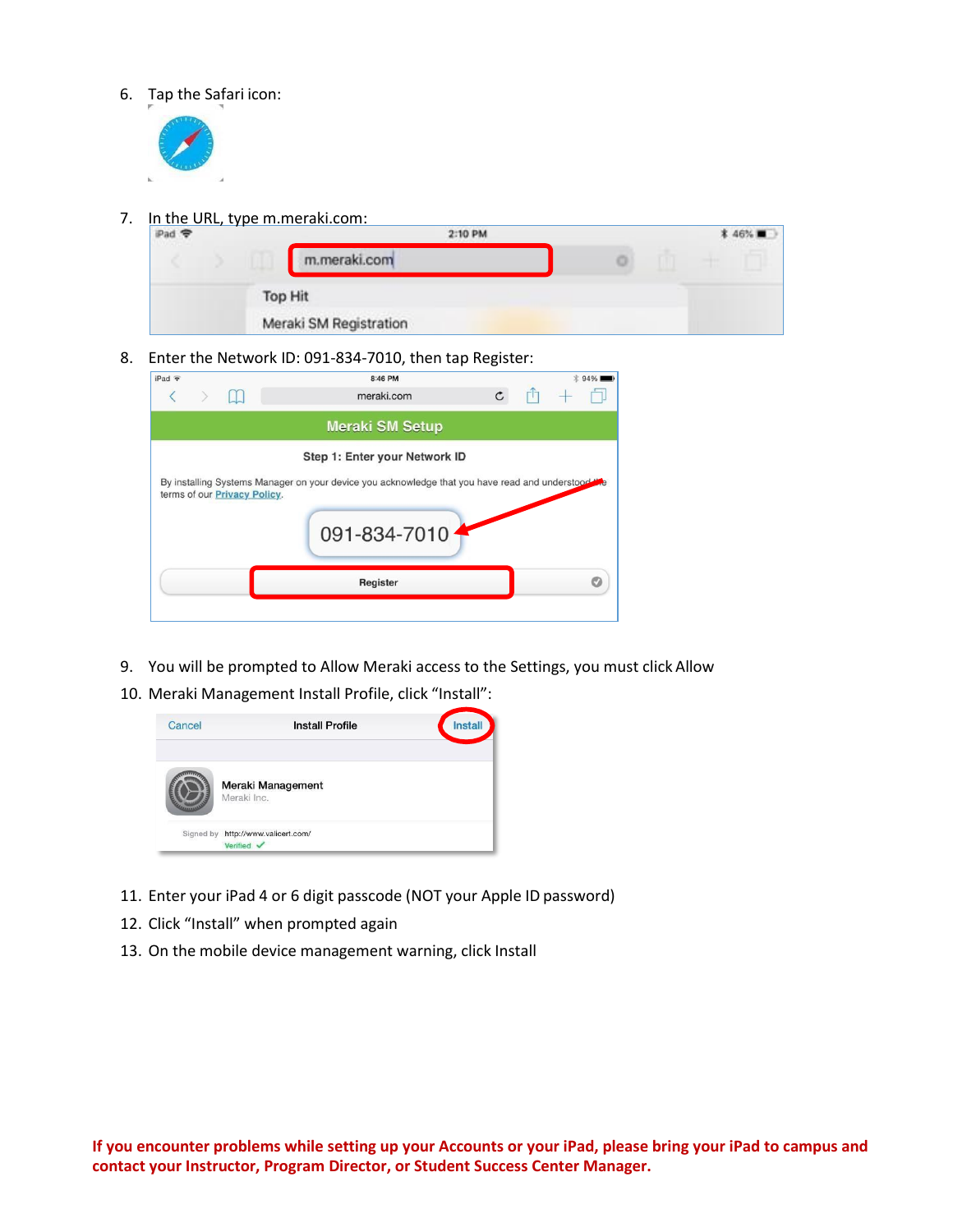

14. On the Remote Management popup, select "Trust":



15. Tap "Done":



- 16. Once this process is completed, you'll be taken back to Safari, you can then click the Homebutton.
- 17. You will be prompted with a series of popup windows asking you to "Install" or "Cancel" various apps. Click "Install" on all messages that appear. Please note, there are approximately 15 apps that will download. Continue clicking install – the messages will stop!
- 18. If you are not on your Home Screen, press your Home Button
- 19. Tap on Settings:

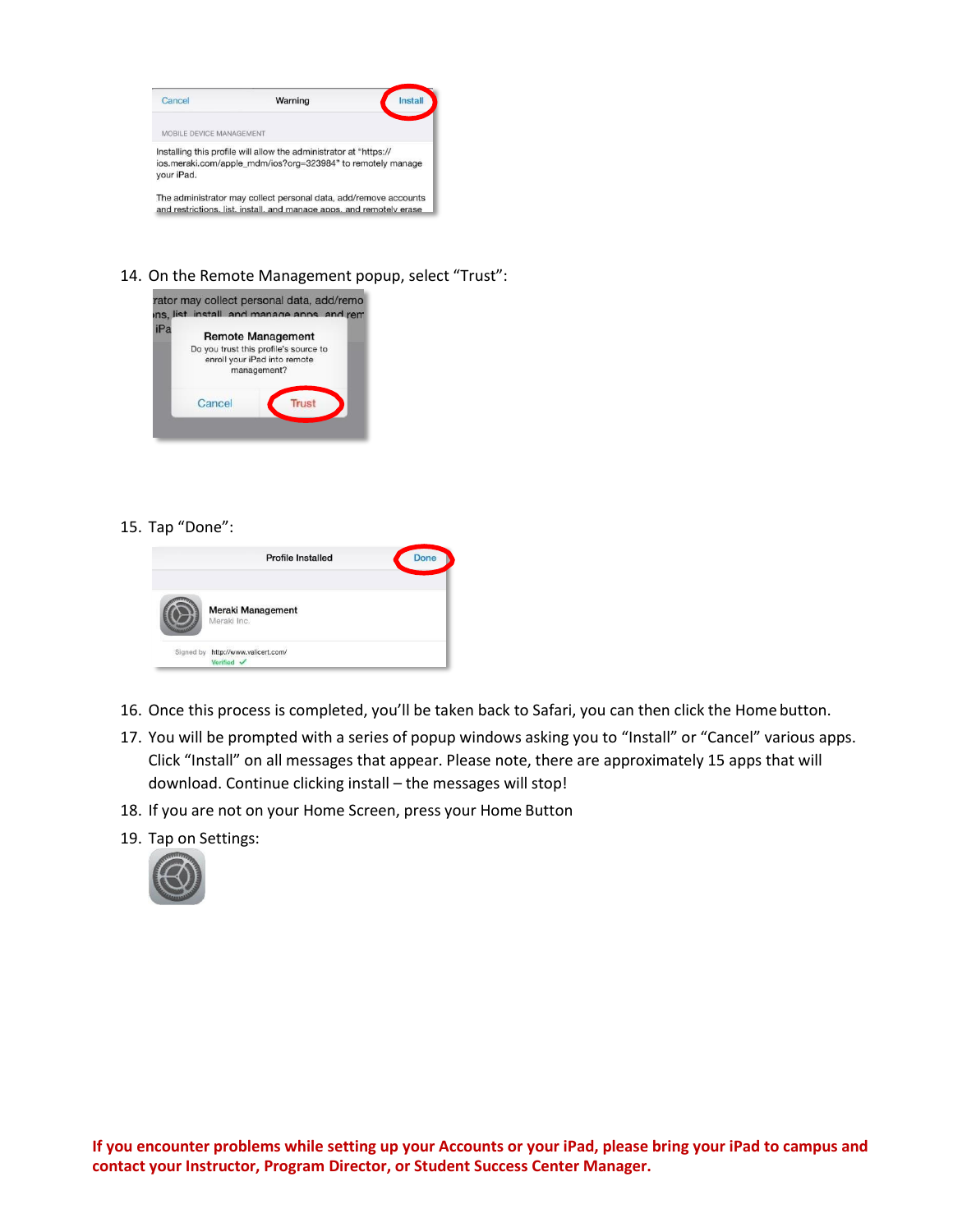20. Tap on the Wi-Fi menu item on the left side:



21. Find the Wi-Fi Network "Student" near the top:

| Pad <sub>®</sub>                  | 3:08 PM<br>Wi-Fi  |                 |
|-----------------------------------|-------------------|-----------------|
| <b>Settings</b>                   | Wi-Fi             |                 |
|                                   | Student           | ÷.              |
| Apple ID, iCloud, iTunes & App St | PERSONAL HOTSPOTS |                 |
| Finish Setting Up Your iPad<br>3  | My: iPhone X      | $\triangle$ LTE |
|                                   | CHOOSE A NETWORK  |                 |

22. Tap the little blue "**i**" to the right of the Student Network name:<br>**Added**